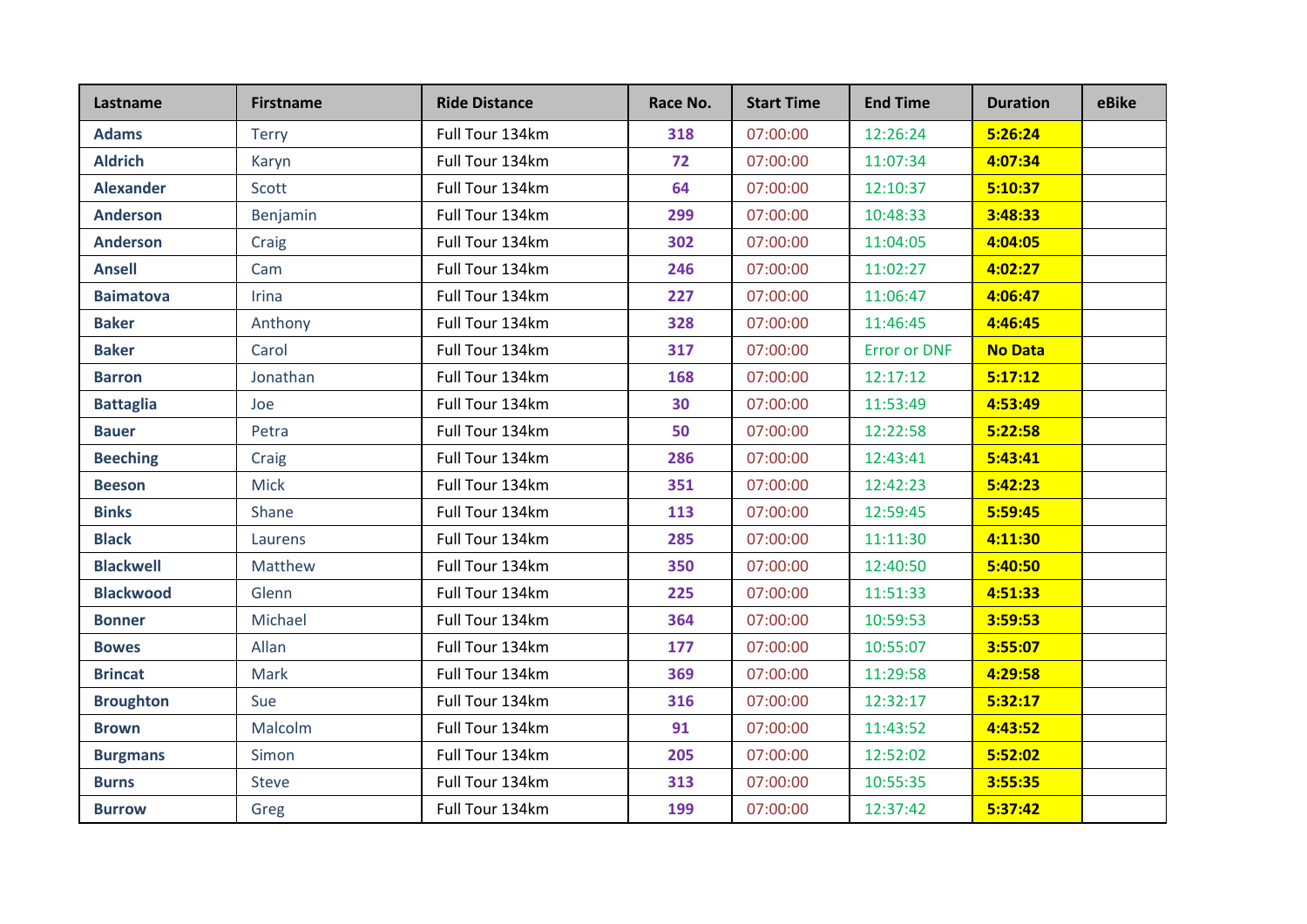| <b>Campbell</b>     | Linda          | Full Tour 134km | 209 | 07:00:00 | 12:32:16            | 5:32:16        |  |
|---------------------|----------------|-----------------|-----|----------|---------------------|----------------|--|
| Cary                | Shane          | Full Tour 134km | 300 | 07:00:00 | 10:59:28            | 3:59:28        |  |
| <b>Castle</b>       | Roger          | Full Tour 134km | 120 | 07:00:00 | 12:27:32            | 5:27:32        |  |
| Catoi               | <b>Diana</b>   | Full Tour 134km | 16  | 07:00:00 | 12:38:02            | 5:38:02        |  |
| <b>Chartres</b>     | Paul           | Full Tour 134km | 346 | 07:00:00 | 11:13:13            | 4:13:13        |  |
| <b>Chew</b>         | <b>Bryan</b>   | Full Tour 134km | 141 | 07:00:00 | 13:08:28            | 6:08:28        |  |
| Chiam               | James          | Full Tour 134km | 143 | 07:00:00 | 11:12:20            | 4:12:20        |  |
| <b>Chipper</b>      | Jodie          | Full Tour 134km | 76  | 07:00:00 | 12:02:36            | 5:02:36        |  |
| <b>Clark</b>        | Caroline       | Full Tour 134km | 241 | 07:00:00 | 12:37:26            | 5:37:26        |  |
| <b>Clark</b>        | Peter          | Full Tour 134km | 242 | 07:00:00 | 12:37:27            | 5:37:27        |  |
| <b>COLES</b>        | <b>MANDY</b>   | Full Tour 134km | 307 | 07:00:00 | 12:35:53            | 5:35:53        |  |
| <b>Cramer</b>       | Paul           | Full Tour 134km | 253 | 07:00:00 | 10:54:40            | 3:54:40        |  |
| <b>Crinyion</b>     | Matt           | Full Tour 134km | 153 | 07:00:00 | <b>Error or DNF</b> | <b>No Data</b> |  |
| <b>Currie</b>       | Amy            | Full Tour 134km | 189 | 07:00:00 | 12:48:26            | 5:48:26        |  |
| <b>Da Cruz</b>      | <b>Dominic</b> | Full Tour 134km | 363 | 07:00:00 | 12:11:22            | 5:11:22        |  |
| <b>Dal Pozzo</b>    | <b>Brett</b>   | Full Tour 134km | 338 | 07:00:00 | 10:46:46            | 3:46:46        |  |
| <b>Dallinger</b>    | Andrew         | Full Tour 134km | 361 | 07:00:00 | 11:18:16            | 4:18:16        |  |
| <b>Dalwood</b>      | Craig          | Full Tour 134km | 206 | 07:00:00 | 12:57:57            | 5:57:57        |  |
| <b>Davies</b>       | Craig          | Full Tour 134km | 94  | 07:00:00 | 12:59:39            | 5:59:39        |  |
| <b>Davies-Moore</b> | Rohan          | Full Tour 134km | 279 | 07:00:00 | 11:36:49            | 4:36:49        |  |
| <b>De Laeter</b>    | Rob            | Full Tour 134km | 110 | 07:00:00 | 11:36:19            | 4:36:19        |  |
| <b>De Laeter</b>    | Sarah          | Full Tour 134km | 111 | 07:00:00 | 11:39:01            | 4:39:01        |  |
| <b>Dearle</b>       | Tabitha        | Full Tour 134km | 347 | 07:00:00 | 12:57:53            | 5:57:53        |  |
| <b>Del Borrello</b> | Michael        | Full Tour 134km | 185 | 07:00:00 | 11:54:56            | 4:54:56        |  |
| <b>Donegan</b>      | Simon          | Full Tour 134km | 249 | 07:00:00 | 11:13:55            | 4:13:55        |  |
| <b>Drury</b>        | Jason          | Full Tour 134km | 289 | 07:00:00 | 12:47:18            | 5:47:18        |  |
| <b>Du Plessis</b>   | Herman         | Full Tour 134km | 9   | 07:00:00 | 11:01:45            | 4:01:45        |  |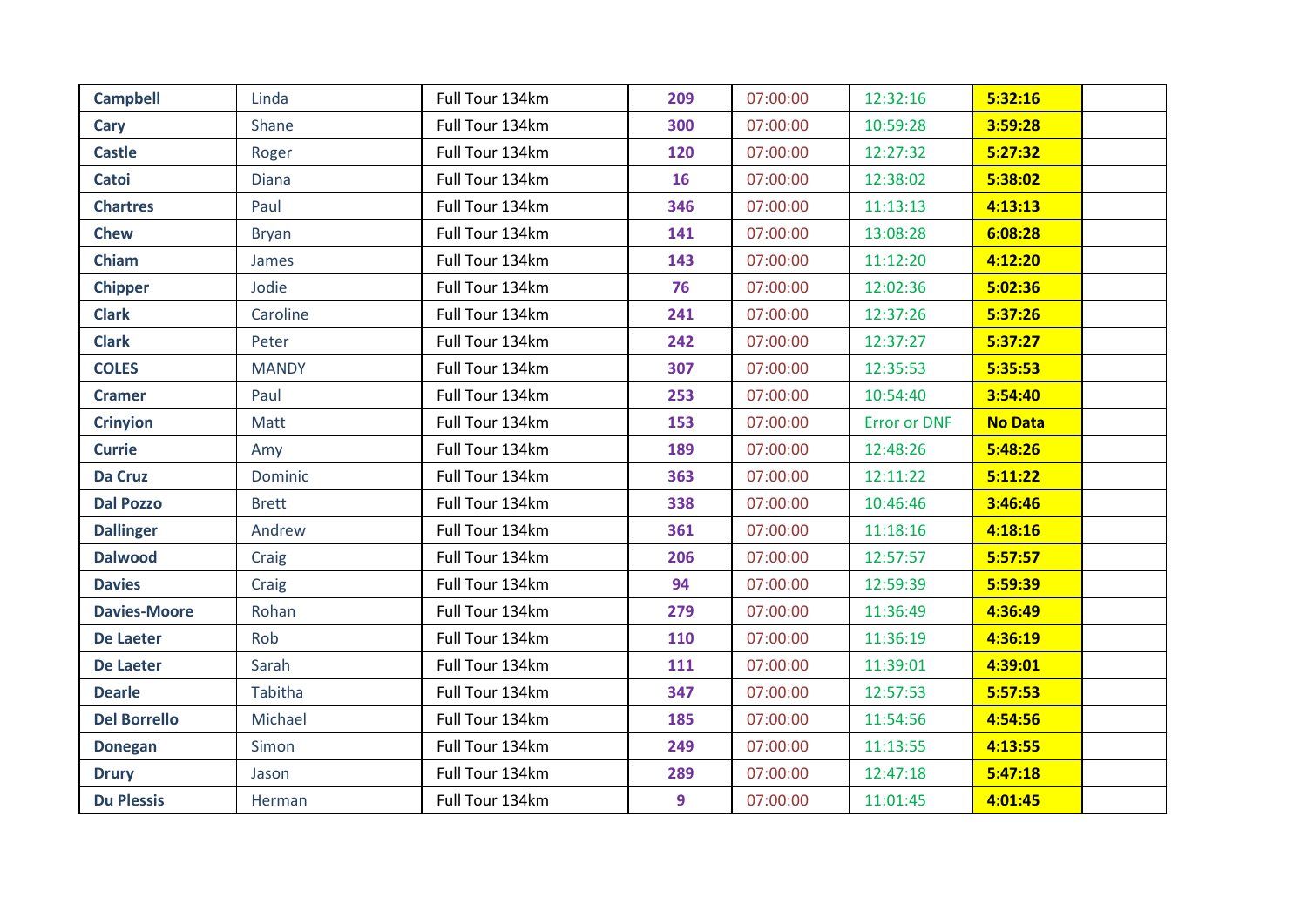| <b>Du Plessis</b> | <b>Nicki</b> | Full Tour 134km | 8   | 07:00:00 | 12:48:27 | 5:48:27 |  |
|-------------------|--------------|-----------------|-----|----------|----------|---------|--|
| <b>Ecclestone</b> | Darren       | Full Tour 134km | 108 | 07:00:00 | 12:59:46 | 5:59:46 |  |
| <b>Ellisdon</b>   | Gregory      | Full Tour 134km | 280 | 07:00:00 | 11:59:01 | 4:59:01 |  |
| <b>Emilsen</b>    | Adrian       | Full Tour 134km | 60  | 07:00:00 | 10:49:13 | 3:49:13 |  |
| <b>Evans</b>      | Alastair     | Full Tour 134km | 29  | 07:00:00 | 10:59:53 | 3:59:53 |  |
| <b>Ewald</b>      | Cornelia     | Full Tour 134km | 78  | 07:00:00 | 13:24:45 | 6:24:45 |  |
| <b>Fabiszak</b>   | <b>Nic</b>   | Full Tour 134km | 371 | 07:00:00 | 12:34:24 | 5:34:24 |  |
| <b>Fariss</b>     | Graham       | Full Tour 134km | 31  | 07:00:00 | 12:35:58 | 5:35:58 |  |
| <b>Fidyka</b>     | Marek        | Full Tour 134km | 221 | 07:00:00 | 12:35:57 | 5:35:57 |  |
| <b>Foley</b>      | Peter        | Full Tour 134km | 70  | 07:00:00 | 11:15:43 | 4:15:43 |  |
| <b>Forrest</b>    | lain         | Full Tour 134km | 345 | 07:00:00 | 13:24:45 | 6:24:45 |  |
| <b>Fowler</b>     | <b>Brett</b> | Full Tour 134km | 348 | 07:00:00 | 12:45:30 | 5:45:30 |  |
| <b>FRANKLYN</b>   | Michael      | Full Tour 134km | 53  | 07:00:00 | 12:35:58 | 5:35:58 |  |
| <b>Freegard</b>   | Darron       | Full Tour 134km | 28  | 07:00:00 | 10:55:53 | 3:55:53 |  |
| Gan               | Chee Seng    | Full Tour 134km | 148 | 07:00:00 | 11:40:58 | 4:40:58 |  |
| Gane              | Sam          | Full Tour 134km | 173 | 07:00:00 | 10:46:46 | 3:46:46 |  |
| <b>Gibson</b>     | Jonathan     | Full Tour 134km | 305 | 07:00:00 | 11:57:40 | 4:57:40 |  |
| Goh               | Ken          | Full Tour 134km | 262 | 07:00:00 | 10:54:39 | 3:54:39 |  |
| Goh               | Raymond      | Full Tour 134km | 106 | 07:00:00 | 13:20:52 | 6:20:52 |  |
| <b>Gordin</b>     | Bill         | Full Tour 134km | 95  | 07:00:00 | 11:05:06 | 4:05:06 |  |
| Gray              | <b>Nick</b>  | Full Tour 134km | 149 | 07:00:00 | 12:12:31 | 5:12:31 |  |
| <b>Grusche</b>    | Felix        | Full Tour 134km | 127 | 07:00:00 | 12:09:35 | 5:09:35 |  |
| <b>Gyles</b>      | Sandra       | Full Tour 134km | 204 | 07:00:00 | 12:52:02 | 5:52:02 |  |
| <b>Haig</b>       | Johnny       | Full Tour 134km | 166 | 07:00:00 | 11:37:52 | 4:37:52 |  |
| Handoyo           | Lily         | Full Tour 134km | 63  | 07:00:00 | 11:37:38 | 4:37:38 |  |
| <b>Hannaford</b>  | Mark         | Full Tour 134km | 297 | 07:00:00 | 11:09:36 | 4:09:36 |  |
| <b>Hannan</b>     | Claire       | Full Tour 134km | 278 | 07:00:00 | 11:59:01 | 4:59:01 |  |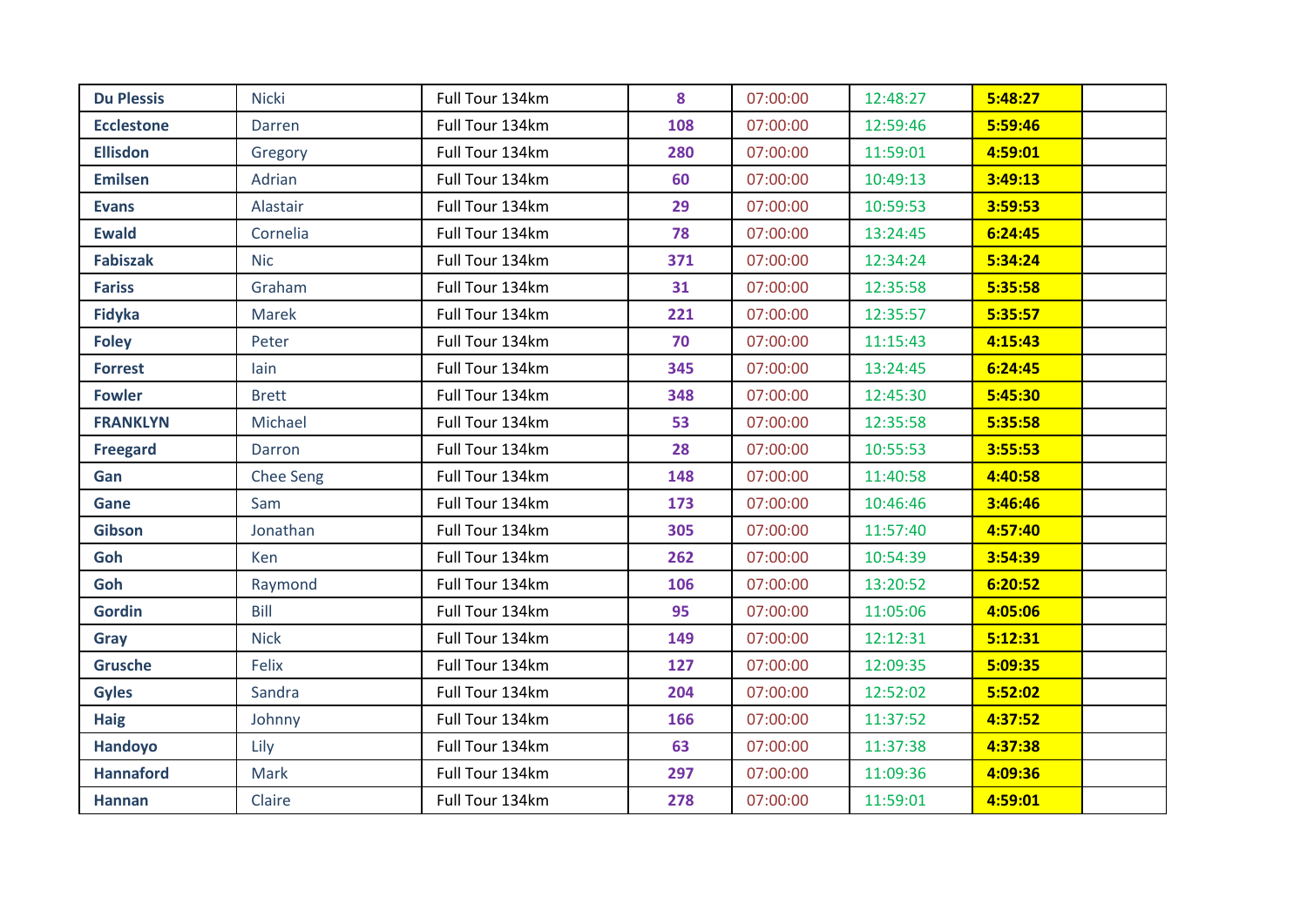| <b>Harris</b>     | Ray         | Full Tour 134km | 352 | 07:00:00 | 12:43:04            | 5:43:04        |
|-------------------|-------------|-----------------|-----|----------|---------------------|----------------|
| <b>Heyes</b>      | Paul        | Full Tour 134km | 251 | 07:00:00 | 11:02:28            | 4:02:28        |
| <b>Hickling</b>   | Henry       | Full Tour 134km | 118 | 07:00:00 | 12:11:23            | 5:11:23        |
| <b>Higgins</b>    | Sean        | Full Tour 134km | 90  | 07:00:00 | 12:59:45            | 5:59:45        |
| <b>Higham</b>     | Greg        | Full Tour 134km | 41  | 07:00:00 | 12:29:50            | 5:29:50        |
| <b>Highet</b>     | Andrew      | Full Tour 134km | 80  | 07:00:00 | 12:21:35            | 5:21:35        |
| <b>Hirst</b>      | Phil        | Full Tour 134km | 146 | 07:00:00 | 12:21:35            | 5:21:35        |
| <b>Hollowell</b>  | <b>GLEN</b> | Full Tour 134km | 231 | 07:00:00 | <b>Error or DNF</b> | <b>No Data</b> |
| <b>Hopkins</b>    | <b>Tim</b>  | Full Tour 134km | 158 | 07:00:00 | 11:16:39            | 4:16:39        |
| <b>Hosgood</b>    | Giselle     | Full Tour 134km | 14  | 07:00:00 | 11:57:39            | 4:57:39        |
| <b>Howard</b>     | Mark        | Full Tour 134km | 73  | 07:00:00 | 12:35:59            | 5:35:59        |
| In't Veld         | Clinton     | Full Tour 134km | 66  | 07:00:00 | 11:37:51            | 4:37:51        |
| <b>Jacklyn</b>    | Christopher | Full Tour 134km | 121 | 07:00:00 | 12:29:59            | 5:29:59        |
| <b>Janisch</b>    | Werner      | Full Tour 134km | 122 | 07:00:00 | 11:14:02            | 4:14:02        |
| <b>Janssen</b>    | Fred        | Full Tour 134km | 263 | 07:00:00 | 11:46:57            | 4:46:57        |
| <b>Jardine</b>    | Paul        | Full Tour 134km | 13  | 07:00:00 | 13:24:00            | 6:24:00        |
| <b>Jeffrey</b>    | Leanne      | Full Tour 134km | 200 | 07:00:00 | 12:59:08            | 5:59:08        |
| <b>Kennedy</b>    | Jack        | Full Tour 134km | 150 | 07:00:00 | 12:21:35            | 5:21:35        |
| <b>Killen</b>     | Mark        | Full Tour 134km | 362 | 07:00:00 | <b>Error or DNF</b> | <b>No Data</b> |
| <b>Kluge</b>      | Adrian      | Full Tour 134km | 245 | 07:00:00 | 11:02:27            | 4:02:27        |
| <b>Knight</b>     | Steven      | Full Tour 134km | 304 | 07:00:00 | 10:48:21            | 3:48:21        |
| <b>Kovalenko</b>  | Luba        | Full Tour 134km | 191 | 07:00:00 | 12:12:15            | 5:12:15        |
| <b>Kretzinger</b> | Melissa     | Full Tour 134km | 56  | 07:00:00 | 12:59:44            | 5:59:44        |
| <b>Kugler</b>     | lan         | Full Tour 134km | 220 | 07:00:00 | 11:30:44            | 4:30:44        |
| Lacey             | Glen        | Full Tour 134km | 65  | 07:00:00 | <b>Error or DNF</b> | <b>No Data</b> |
| Lawson            | Gavin       | Full Tour 134km | 360 | 07:00:00 | 11:00:17            | 4:00:17        |
| Leong             | Johnny      | Full Tour 134km | 137 | 07:00:00 | 11:36:06            | 4:36:06        |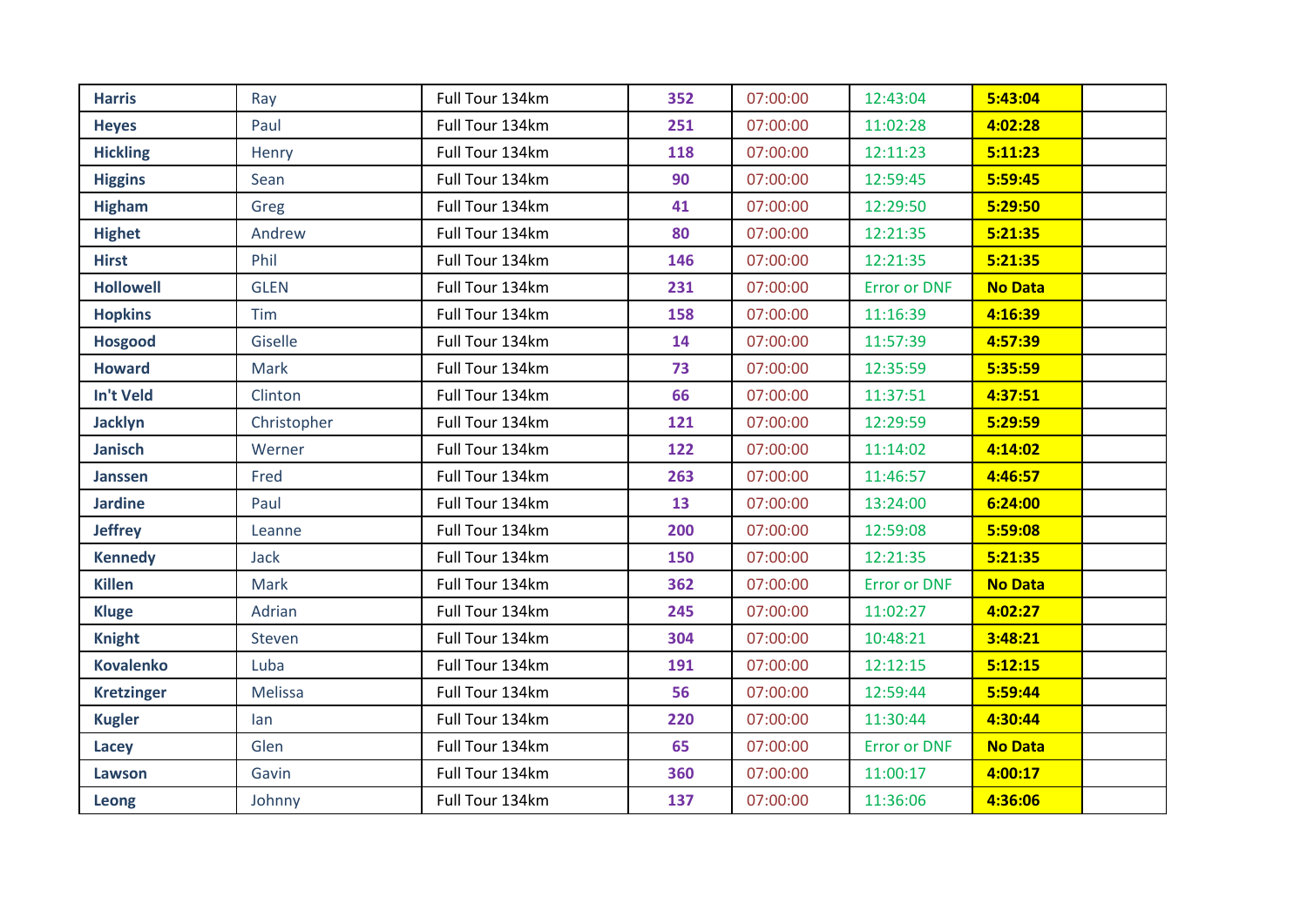| Lim               | Arthur         | Full Tour 134km | 382 | 07:00:00 | 12:56:52 | 5:56:52 |     |
|-------------------|----------------|-----------------|-----|----------|----------|---------|-----|
| <b>Lisa</b>       | Widjaja        | Full Tour 134km | 194 | 07:00:00 | 11:36:12 | 4:36:12 |     |
| Logan             | <b>BRENDON</b> | Full Tour 134km | 293 | 07:00:00 | 11:13:08 | 4:13:08 |     |
| <b>Lord</b>       | <b>Travis</b>  | Full Tour 134km | 359 | 07:00:00 | 11:27:05 | 4:27:05 |     |
| <b>Macaulay</b>   | <b>Stuart</b>  | Full Tour 134km | 152 | 07:00:00 | 12:33:09 | 5:33:09 |     |
| <b>Maddock</b>    | Eric           | Full Tour 134km | 33  | 07:00:00 | 13:24:46 | 6:24:46 |     |
| <b>Marchbank</b>  | Bill           | Full Tour 134km | 147 | 07:00:00 | 12:45:12 | 5:45:12 |     |
| <b>Marr</b>       | <b>Stuart</b>  | Full Tour 134km | 75  | 07:00:00 | 12:15:53 | 5:15:53 |     |
| <b>Martyn</b>     | Tegan          | Full Tour 134km | 161 | 07:00:00 | 12:16:44 | 5:16:44 |     |
| <b>Mathewson</b>  | Scott          | Full Tour 134km | 370 | 07:00:00 | 11:15:33 | 4:15:33 |     |
| <b>Mathewson</b>  | Sherilyn       | Full Tour 134km | 167 | 07:00:00 | 12:32:16 | 5:32:16 |     |
| <b>Mccormack</b>  | Andrew         | Full Tour 134km | 294 | 07:00:00 | 12:09:34 | 5:09:34 |     |
| <b>Mccormick</b>  | Clem           | Full Tour 134km | 334 | 07:00:00 | 11:15:39 | 4:15:39 |     |
| <b>Mcdonald</b>   | James          | Full Tour 134km | 176 | 07:00:00 | 12:39:28 | 5:39:28 |     |
| <b>Mckenzie</b>   | <b>Derrick</b> | Full Tour 134km | 138 | 07:00:00 | 11:08:01 | 4:08:01 |     |
| <b>Mcmanus</b>    | Sandra         | Full Tour 134km | 84  | 07:00:00 | 11:58:26 | 4:58:26 |     |
| <b>Mcmanus</b>    | Gregory        | Full Tour 134km | 213 | 07:00:00 | 12:12:14 | 5:12:14 |     |
| <b>Mcneilly</b>   | James          | Full Tour 134km | 119 | 07:00:00 | 12:16:44 | 5:16:44 |     |
| <b>Mears</b>      | Ben            | Full Tour 134km | 295 | 07:00:00 | 11:02:31 | 4:02:31 |     |
| <b>Mentlein</b>   | Ashlee         | Full Tour 134km | 281 | 07:00:00 | 12:54:15 | 5:54:15 |     |
| <b>Mills</b>      | Richard        | Full Tour 134km | 38  | 07:00:00 | 11:45:57 | 4:45:57 |     |
| <b>Milne</b>      | Alastair       | Full Tour 134km | 377 | 07:00:00 | 12:11:27 | 5:11:27 |     |
| <b>Montgomery</b> | Robert         | Full Tour 134km | 190 | 07:00:00 | 12:32:16 | 5:32:16 | Yes |
| <b>Morphett</b>   | Kane           | Full Tour 134km | 332 | 07:00:00 | 10:55:00 | 3:55:00 |     |
| <b>Morrow</b>     | Graham         | Full Tour 134km | 34  | 07:00:00 | 13:08:31 | 6:08:31 |     |
| <b>Mounsey</b>    | Andrew         | Full Tour 134km | 49  | 07:00:00 | 12:16:22 | 5:16:22 |     |
| <b>Moyses</b>     | Ruth           | Full Tour 134km | 310 | 07:00:00 | 12:43:55 | 5:43:55 |     |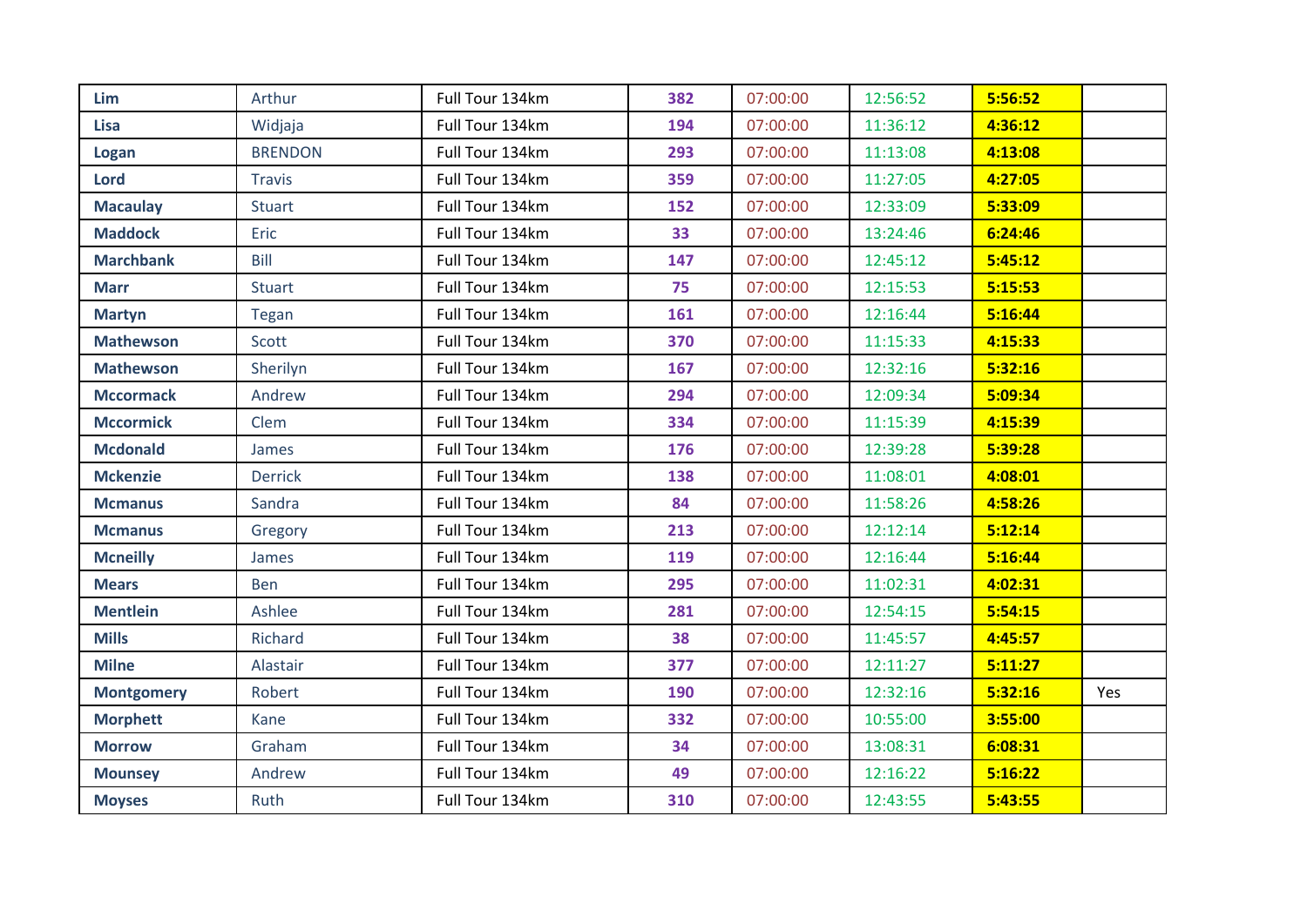| <b>Myers</b>       | Mat            | Full Tour 134km | 182            | 07:00:00 | 10:52:29 | 3:52:29 |
|--------------------|----------------|-----------------|----------------|----------|----------|---------|
| <b>Nicholls</b>    | Alan           | Full Tour 134km | 192            | 07:00:00 | 11:13:59 | 4:13:59 |
| <b>Nicholls</b>    | Phil           | Full Tour 134km | 12             | 07:00:00 | 13:23:57 | 6:23:57 |
| <b>Niven</b>       | lan            | Full Tour 134km | 117            | 07:00:00 | 11:38:43 | 4:38:43 |
| <b>Ogden</b>       | Gary           | Full Tour 134km | 125            | 07:00:00 | 12:12:16 | 5:12:16 |
| <b>Oke</b>         | <b>Brenton</b> | Full Tour 134km | 46             | 07:00:00 | 11:45:28 | 4:45:28 |
| <b>Palmer</b>      | Gareth         | Full Tour 134km | 373            | 07:00:00 | 11:29:35 | 4:29:35 |
| <b>Parody</b>      | Adrian         | Full Tour 134km | 40             | 07:00:00 | 11:30:10 | 4:30:10 |
| <b>Parterson</b>   | Nathan         | Full Tour 134km | 61             | 07:00:00 | 11:16:39 | 4:16:39 |
| <b>Pavlovich</b>   | Colin          | Full Tour 134km | 35             | 07:00:00 | 13:08:30 | 6:08:30 |
| <b>Pawley</b>      | lan            | Full Tour 134km | 96             | 07:00:00 | 11:30:21 | 4:30:21 |
| Payne              | Phil           | Full Tour 134km | 319            | 07:00:00 | 13:24:00 | 6:24:00 |
| <b>Pearmine</b>    | Mark           | Full Tour 134km | 287            | 07:00:00 | 11:46:45 | 4:46:45 |
| <b>Pesch</b>       | Tim            | Full Tour 134km | 6              | 07:00:00 | 11:22:26 | 4:22:26 |
| <b>Platt</b>       | Paul           | Full Tour 134km | 275            | 07:00:00 | 12:33:59 | 5:33:59 |
| <b>Prevost</b>     | Keith          | Full Tour 134km | 236            | 07:00:00 | 11:17:27 | 4:17:27 |
| <b>Quinones</b>    | Claude         | Full Tour 134km | 198            | 07:00:00 | 12:37:41 | 5:37:41 |
| Rabe               | Graham         | Full Tour 134km | 207            | 07:00:00 | 12:29:28 | 5:29:28 |
| <b>Rich</b>        | David          | Full Tour 134km | 39             | 07:00:00 | 11:54:35 | 4:54:35 |
| <b>Richards</b>    | Tim            | Full Tour 134km | 358            | 07:00:00 | 11:06:46 | 4:06:46 |
| <b>Rosenberg</b>   | Manou          | Full Tour 134km | $\overline{7}$ | 07:00:00 | 12:22:59 | 5:22:59 |
| <b>Rudd</b>        | <b>NICK</b>    | Full Tour 134km | 77             | 07:00:00 | 11:37:41 | 4:37:41 |
| <b>Santa Maria</b> | Chris          | Full Tour 134km | 171            | 07:00:00 | 13:08:29 | 6:08:29 |
| <b>Savage</b>      | Daniel         | Full Tour 134km | 86             | 07:00:00 | 11:21:39 | 4:21:39 |
| <b>Schoeman</b>    | <b>Byron</b>   | Full Tour 134km | 309            | 07:00:00 | 12:35:48 | 5:35:48 |
| <b>Scott</b>       | Lyn            | Full Tour 134km | 349            | 07:00:00 | 12:45:30 | 5:45:30 |
| <b>Scott</b>       | <b>Brooke</b>  | Full Tour 134km | 115            | 07:00:00 | 12:59:46 | 5:59:46 |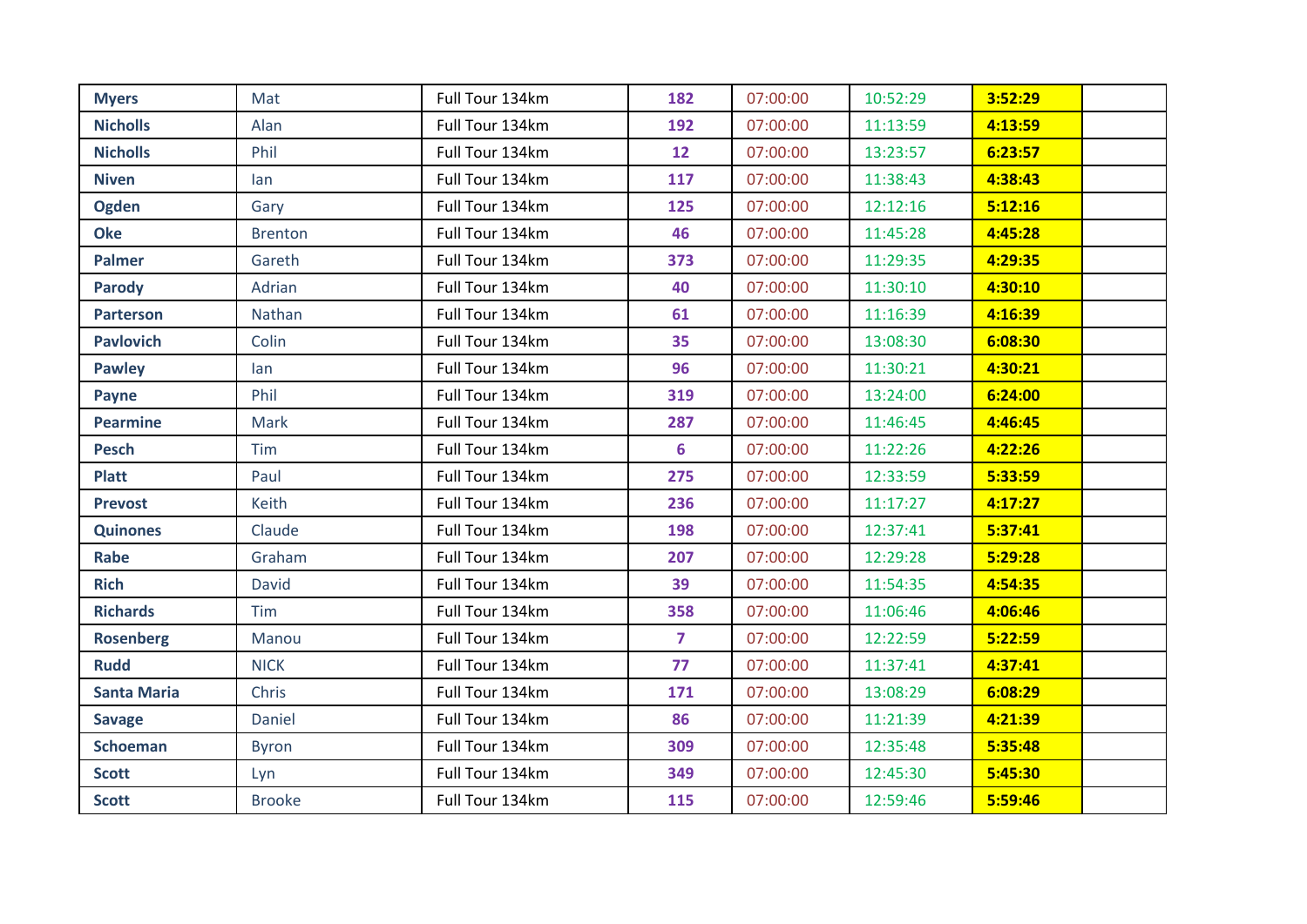| <b>Seaton</b>     | <b>David</b>   | Full Tour 134km | 264          | 07:00:00 | 10:46:57            | 3:46:57        |  |
|-------------------|----------------|-----------------|--------------|----------|---------------------|----------------|--|
| <b>Sevior</b>     | Matthew        | Full Tour 134km | 301          | 07:00:00 | 10:47:35            | 3:47:35        |  |
| <b>Shapkaris</b>  | <b>Kym</b>     | Full Tour 134km | 202          | 07:00:00 | 12:59:44            | 5:59:44        |  |
| <b>Shier</b>      | Gary           | Full Tour 134km | 222          | 07:00:00 | 11:36:11            | 4:36:11        |  |
| <b>Shircore</b>   | Mark           | Full Tour 134km | 48           | 07:00:00 | 11:54:35            | 4:54:35        |  |
| <b>Sierra</b>     | Manuel         | Full Tour 134km | 343          | 07:00:00 | 13:13:55            | 6:13:55        |  |
| <b>Skerman</b>    | Cameron        | Full Tour 134km | 381          | 07:00:00 | 13:23:07            | 6:23:07        |  |
| <b>Slater</b>     | Simon          | Full Tour 134km | 69           | 07:00:00 | 10:49:48            | 3:49:48        |  |
| <b>Spark</b>      | Peter          | Full Tour 134km | 83           | 07:00:00 | 12:02:21            | 5:02:21        |  |
| <b>Speirs</b>     | Jim            | Full Tour 134km | 97           | 07:00:00 | <b>Error or DNF</b> | <b>No Data</b> |  |
| <b>Steffens</b>   | Marc           | Full Tour 134km | 247          | 07:00:00 | 12:33:39            | 5:33:39        |  |
| <b>Stephan</b>    | Marc           | Full Tour 134km | 71           | 07:00:00 | 11:34:34            | 4:34:34        |  |
| <b>Stevens</b>    | Ross           | Full Tour 134km | 365          | 07:00:00 | 11:29:53            | 4:29:53        |  |
| <b>Stewart</b>    | Gloria         | Full Tour 134km | 341          | 07:00:00 | 12:14:33            | 5:14:33        |  |
| <b>Stewart</b>    | David          | Full Tour 134km | 342          | 07:00:00 | 12:25:43            | 5:25:43        |  |
| <b>Sutherland</b> | Sharon         | Full Tour 134km | $\mathbf{1}$ | 07:00:00 | 12:59:09            | 5:59:09        |  |
| <b>SWAINE</b>     | Craig          | Full Tour 134km | 252          | 07:00:00 | 11:01:41            | 4:01:41        |  |
| <b>TATHAM</b>     | <b>RHYS</b>    | Full Tour 134km | 112          | 07:00:00 | 12:59:46            | 5:59:46        |  |
| <b>Tierney</b>    | <b>Tierney</b> | Full Tour 134km | 17           | 07:00:00 | 11:01:07            | 4:01:07        |  |
| <b>Todorovic</b>  | Vladimir       | Full Tour 134km | 375          | 07:00:00 | 12:10:38            | 5:10:38        |  |
| <b>Towler</b>     | Wayne          | Full Tour 134km | 187          | 07:00:00 | 11:12:35            | 4:12:35        |  |
| <b>Verbiesen</b>  | Andre          | Full Tour 134km | 47           | 07:00:00 | 11:32:32            | 4:32:32        |  |
| <b>Ware</b>       | Peter          | Full Tour 134km | 99           | 07:00:00 | 12:17:13            | 5:17:13        |  |
| <b>Warman</b>     | Jake           | Full Tour 134km | 184          | 07:00:00 | 11:04:01            | 4:04:01        |  |
| <b>Warman</b>     | Gary           | Full Tour 134km | 179          | 07:00:00 | 11:11:44            | 4:11:44        |  |
| <b>Watts</b>      | Tim            | Full Tour 134km | 284          | 07:00:00 | 12:07:25            | 5:07:25        |  |
| <b>WEBBER</b>     | Susanna        | Full Tour 134km | 208          | 07:00:00 | 12:43:48            | 5:43:48        |  |